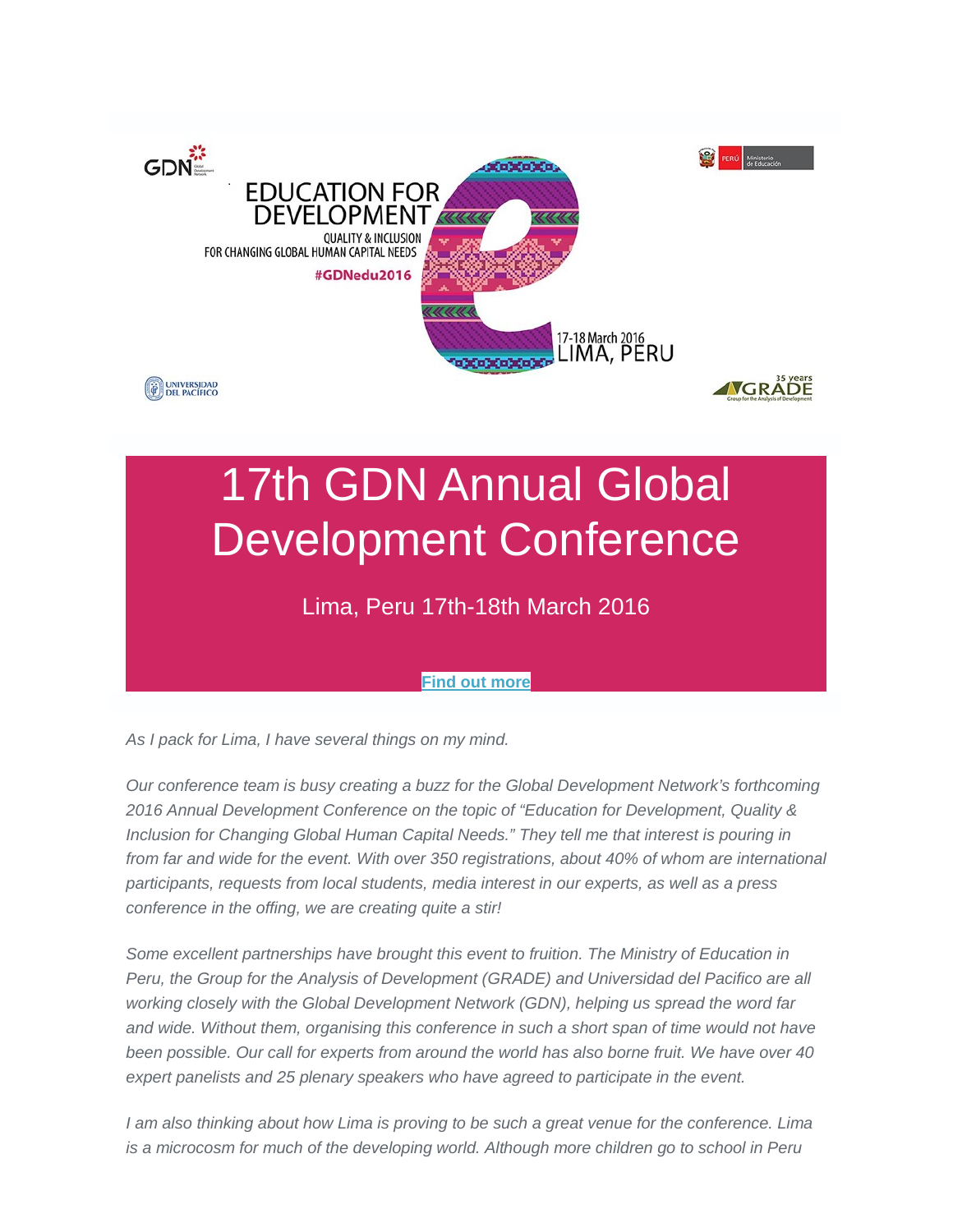*than ever before, many end up dropping out or graduating with low quality skills. According to a new report from the World Bank for instance, one in five youths in Latin America are out of school and out of work and that number is rising. This situation will only improve if we can seriously strengthen our education systems to deliver a highly skilled workforce, which can actively participate in an increasingly global market.*

*Education really is the one topic that touches all our lives. My own 5½ year old son has just*  passed a big test to get into school in Romania starting in September, and I am super proud of *him. Given growing concerns with the quality of the education here and the performance of the state schools, I have opted for a private school, which would have been unheard of even ten years ago. In India, getting into school in the first place is a big ordeal, with the huge pressure on the system and in poorer districts where parents work hard to pay even small fees out of pocket, children reportedly still can't pass a basic reading comprehension or math test in grade 4. These decisions are a big part of all of our lives as parents, tax payers and citizens, as we train and equip tomorrow's leaders, specialists, white and blue collar workers in an inter-connected, globalised and highly competitive labor market. In many places, teachers can barely make a living and many are absent from the classrooms, the curricula does not equip students with the technical, social and emotional skills required, youth unemployment is rising, and yet employers report a lack of skilled workforce. In Finland, where education systems are very successful, I*  believe children don't even go to school until they are seven years old, there is no formal *grading, schools have great autonomy and teachers are selected from among the top graduates and trained in top masters programs. Why are they doing things differently? What seems to be working well in terms of interventions around the world? I look forward to picking up several such invaluable insights about the world of education as I am certain all of you are. I am very grateful for the expertise we will have in the room to discuss these important topics.*

*Perhaps most importantly, I am excited about the opportunity to find fresh, innovative ideas about education through research, as well as to find ideas on how to take already-successful efforts to scale. I am inspired by the fact that both top experts and scholars, as well as young*  researchers from all corners of the world will be interacting with policy-makers and practitioners. I *know from experience, that when you mix the two, it will spark rich, vibrant discussions and new ideas with the potential for real change. How wonderful!*

*I* can't wait to catch my plane. It is likely to be warm weather when I arrive. Have I packed the *right things? I must read a copy of that very useful [logistics note w](http://commsconsult.cmail20.com/t/r-i-eekjyk-l-j/)e put on the website the other day, and get the GDN Mobile App everyone is talking about, to help me navigate the conference on-the-go.*

*Like me, are you ready for Lima?*

*Tell us @GDNint, #GDNedu2016 !*

**Ramona Angelescu Naqvi,**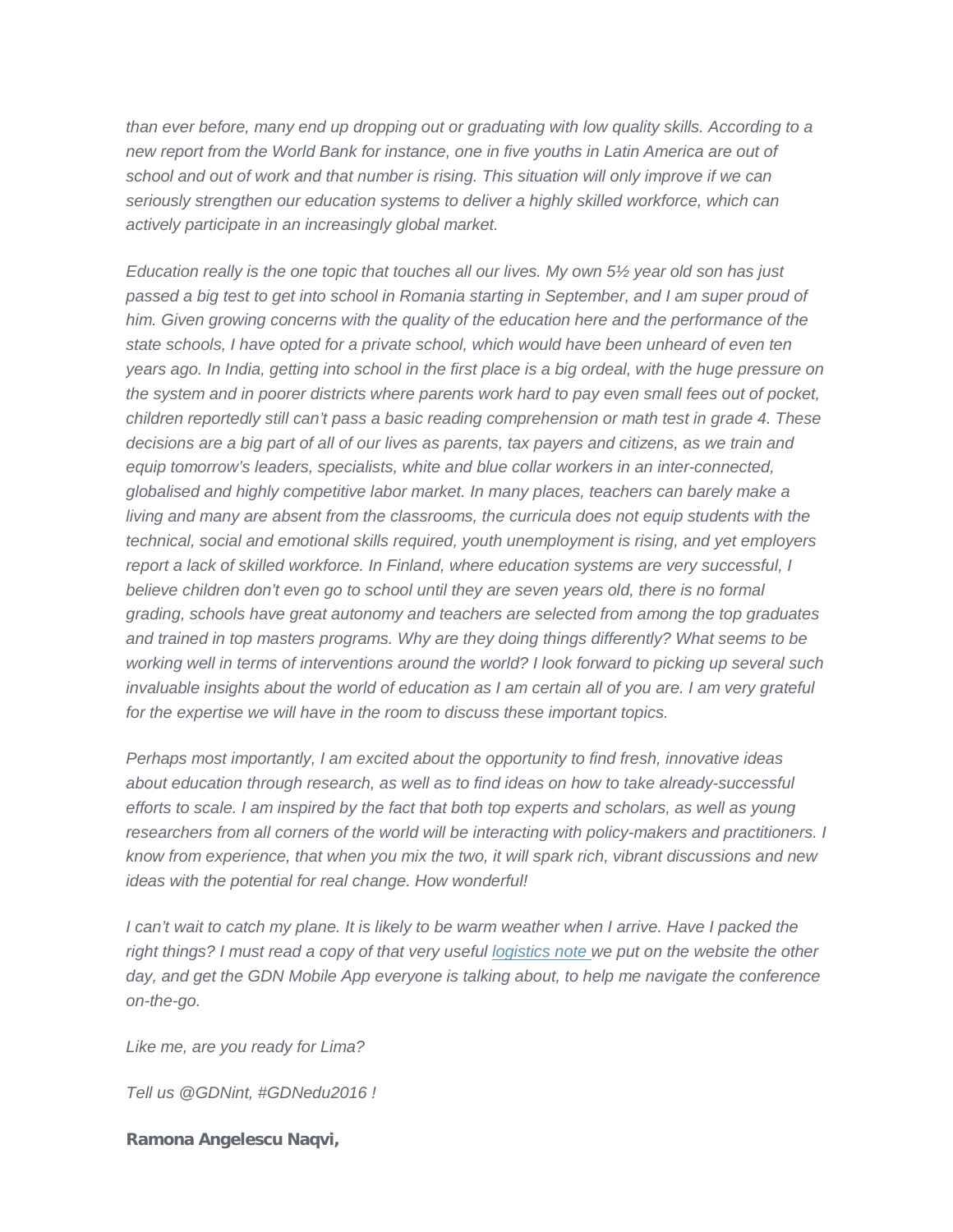**Director of Programs & Conference Director, Global Development Network**

## Highlights from the Agenda

**Registration will begin at 8.00 am** on the first day.

The conference will open at 9.00 am.

In the opening ceremony, we will hear from:

**Alan Winters**, Unversity of Sussex & GDN Board, **Jaime Saavedra**, Minister of Education, Peru**, Miguel Jaramillo**, Executive Director of GRADE, **Pierre Jacquet**, President of the Global Development Network, **Elsa del Castillo**, Rector of Universidad del Pacifico, and **Anwar Choudhury**, British Ambassador to Peru.

There will be **four plenaries** over the two days:

- Skills for Tomorrow
- Education Policy & Finance
- **Enhancing Education Outcomes**
- Research & Policy

There will also be **16 parallel sessions**, on a variety of topics related to the above themes.Topics include skills for life and work, enhancement of teachers' status and education quality, using synthesised evidence to improve education policy and programming, achieving quality and inclusion in higher education, monitoring and evaluation for education policy, assessing inclusion in higher education and mechanisms to promote it, gender, education and the labor market, the role of community in education for development, risks and opportunities for Latin America's Ninis, strong schools in Latin America and the Caribbean Region, as well as higher education and job training.

#### Featured Projects



**Small is Beautiful?** Piloting change in research capacity building in least developed countries.

**[Find out more](http://commsconsult.cmail20.com/t/r-i-eekjyk-l-d/)**



**Doing Research.** Assessing the Environment for Social Science Research in Developing countries.

#### **[Find out more](http://commsconsult.cmail20.com/t/r-i-eekjyk-l-h/)**

#### THE JAPANESE AWARDS- 2016

The Japanese Awards for Outstanding Research in Development (ORD) and Most Innovative Development Project (MIDP) each have three potential First Prize Winners. Six finalists will be attending the conference to present on their respective projects and research.

**[Find out more](http://commsconsult.cmail20.com/t/r-i-eekjyk-l-k/)**